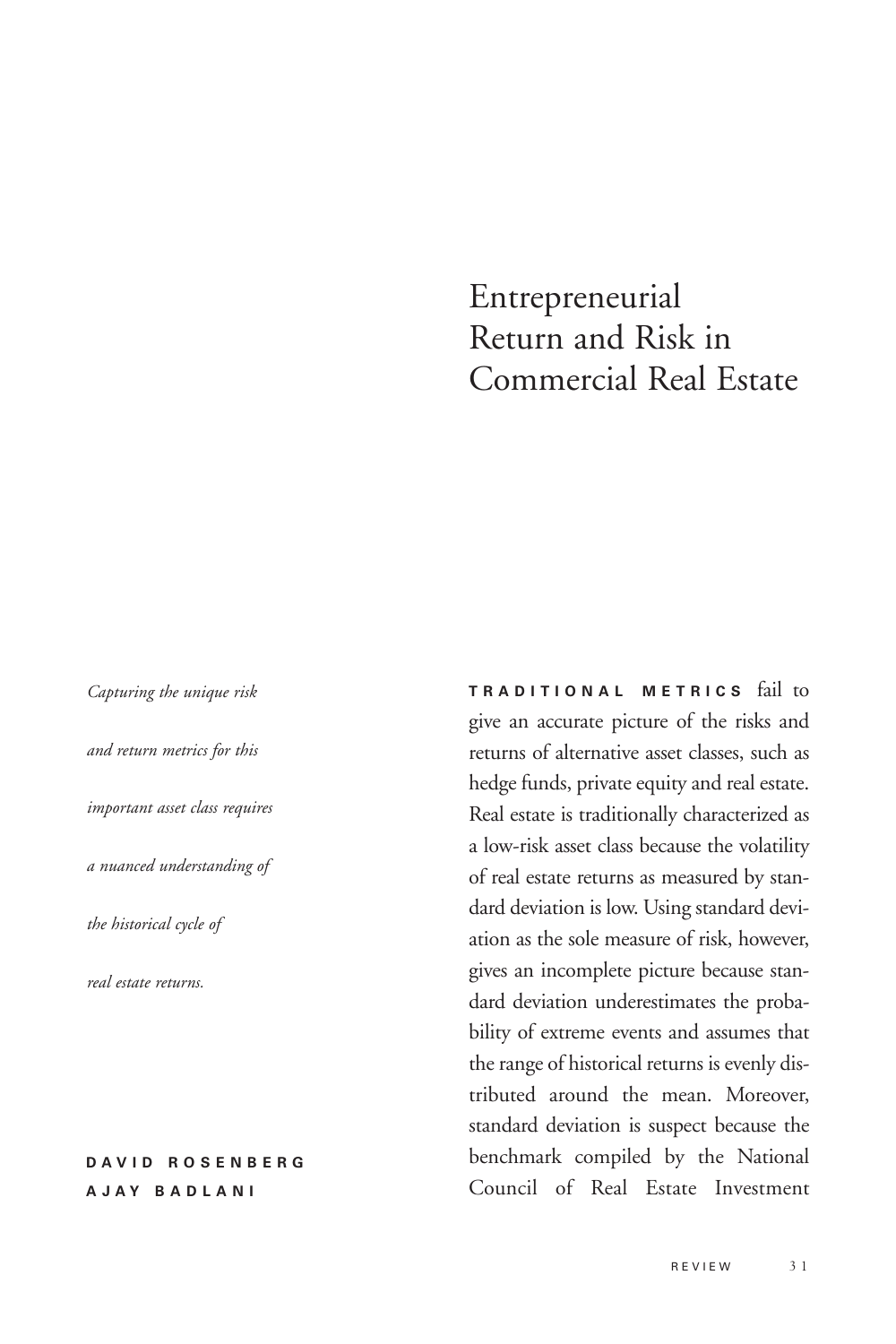Fiduciaries (NCREIF) is based on appraisals, not transaction data. As a result, the pattern of returns reported by NCREIF represents smoothed data, which does not reflect the true volatility of the asset class.

Advanced risk metrics reveal, however, that not only are real estate returns unevenly distributed, but that they are also more likely than traditional asset classes such as stocks and bonds to suffer periods of extreme returns below the average. The industry terms this "event risk," and, using advanced analytics, we can define both the probability and magnitude of a negative event happening.

What emerges from this more indepth analysis is that commercial real estate returns are skewed to the downside and therefore tend to produce negative values more frequently than predicted by a normal distribution (Figure 1). Because of this, commercial real estate is riskier than it appears.

The most significant drivers of the national real estate cycle are economic growth, employment growth, interest rates and inflation. Local or regional cycles are driven largely by big growth swings in a region's major businesses. In the typical pattern, strong local growth would spark price appreciation for existing properties and lead to additional construction. Rising prices would bring new development, funded by debt that often is enabled by loosened bank-lending restrictions. But other factors also play a role. A significant change in commodity



**Figure 1:** Commercial Real Estate Returns: Negatively Skewed and Subject to Extreme Loss

Source: The Citigroup Private Bank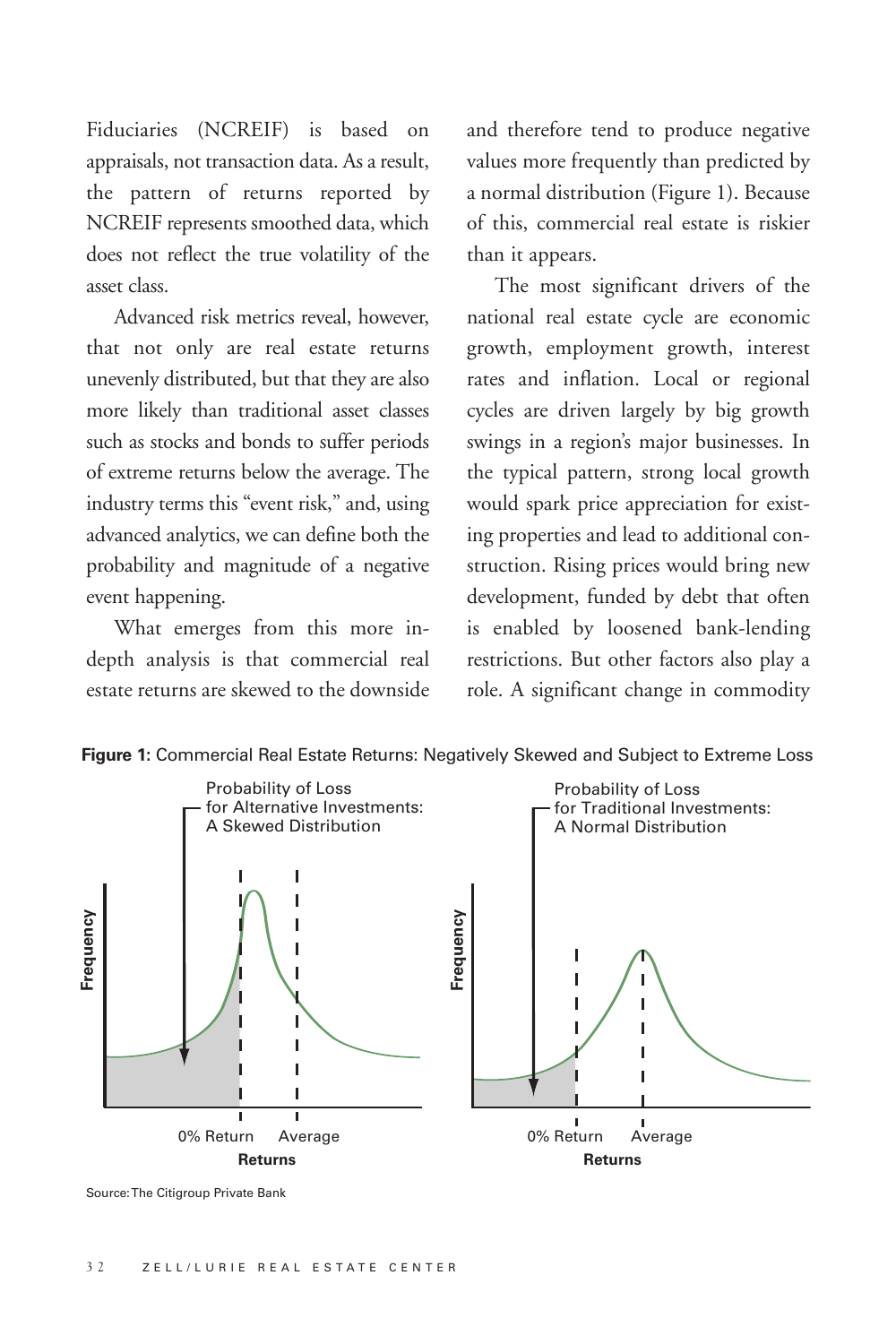|                                                  | <b>Changes</b><br>in Interest<br><b>Rates</b> | <b>Significant</b><br>Growth in<br>Local<br><b>Industries</b> | <b>Inflation</b> | <b>Excessive</b><br><b>New</b><br><b>Construction</b> | Legislative/<br>Tax/<br>Regulatory<br><b>Changes</b> | <b>Significant</b><br>Change in<br><b>Commodity</b><br><b>Prices</b> | <b>Other</b> |
|--------------------------------------------------|-----------------------------------------------|---------------------------------------------------------------|------------------|-------------------------------------------------------|------------------------------------------------------|----------------------------------------------------------------------|--------------|
| Houston: 1982 to 1995                            | $\bullet$                                     | ٠                                                             |                  |                                                       |                                                      |                                                                      |              |
| Dallas: 1985 to 1989                             | $\bullet$                                     |                                                               |                  |                                                       |                                                      |                                                                      |              |
| National Boom & Bust<br>1982 to 1994             |                                               |                                                               |                  |                                                       |                                                      |                                                                      |              |
| Los Angeles:<br>1982 to 1994                     |                                               |                                                               |                  |                                                       |                                                      |                                                                      |              |
| Bursting of the Internet<br>Bubble: 2001 to 2003 |                                               |                                                               |                  |                                                       |                                                      |                                                                      |              |
| Hotel Sector Post-9/11/01                        |                                               |                                                               |                  |                                                       |                                                      |                                                                      |              |
| <b>Current Cycle:</b><br>1995 to 2005            |                                               |                                                               |                  |                                                       |                                                      |                                                                      |              |

**Figure 2:** Factors that Contributed to Previous Cyclical Episodes

Source: The Citigroup Private Bank

prices, for example, played a major role in the Texas and Louisiana real estate booms of the late 1970s and early 1980s. Legislative, tax and regulatory changes figured prominently in the flood of capi-

tal invested in commercial real estate during the 1980s—particularly the legislation that allowed commercial banks and savings and loans unfettered access to commercial real estate lending.



**Figure 3:** NCREIF National Property Index (NPI, 1982-2004)

Source: NCREIF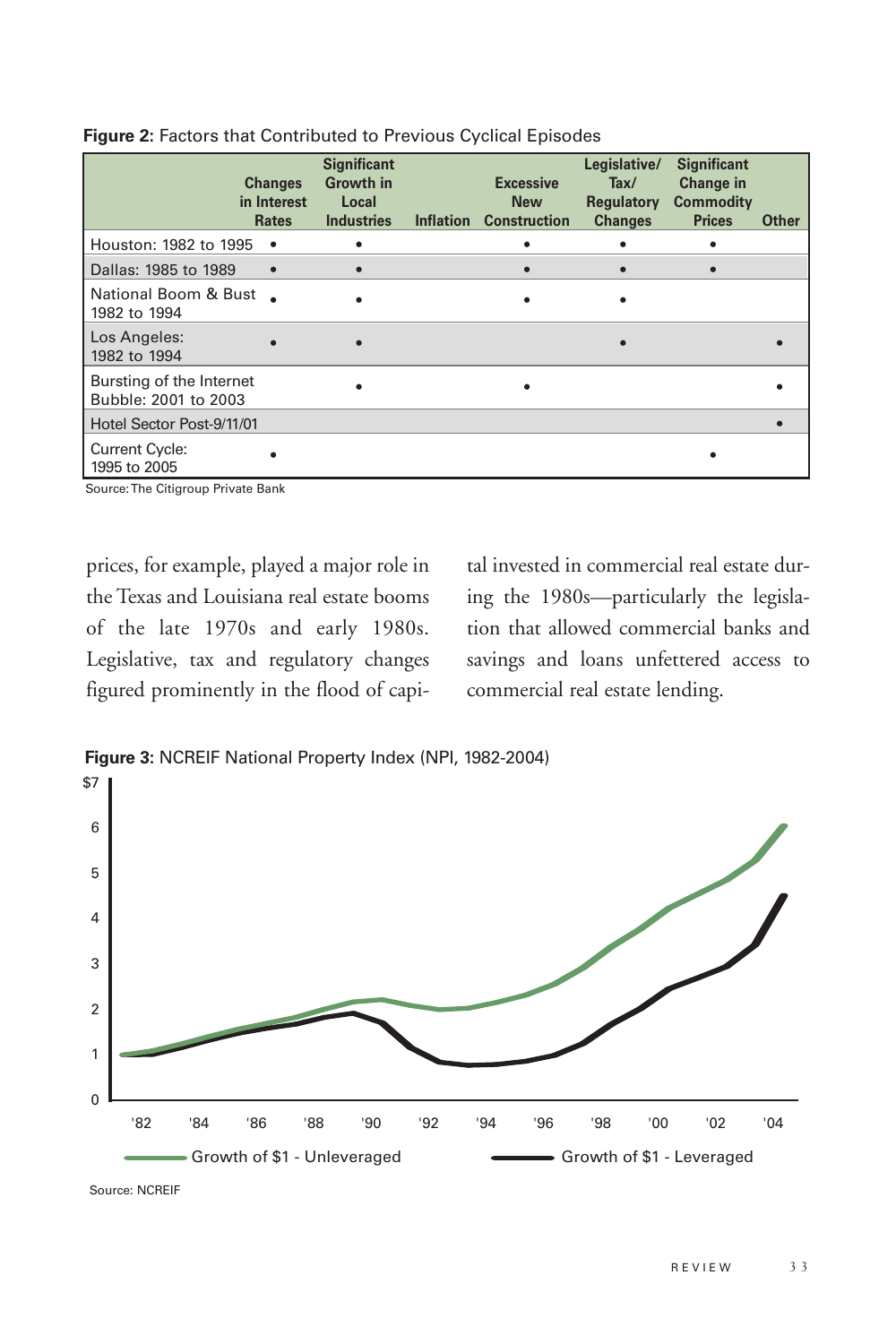

**Figure 4:** NPI, Leveraged and Unleveraged (1982-2004)

These cycles are often amplified by bank lending and complicated by long development cycles, both of which can foster excess speculative activity. Summarized in Figure 2 are the factors that figured prominently in the cycles covered in this study.

These episodes underscore the large degree of event risk found in the pattern of historical real estate returns. Moreover, the returns are magnified by the leverage typically employed by most real estate entrepreneurs. Leveraged real estate investments tend to produce higher returns in up markets and lower returns in down markets than the unleveraged investments reflected in NCREIF commercial-property indexes. Figure 3 shows

the growth of \$1 invested in both the unleveraged and leveraged NCREIF National Property Index since 1982. What this shows is that the high cost of debt would have penalized returns during the bull market of the 1980s, and it would have also penalized performance during the downturn between 1990 and 1993. Over the entire 23-year period, then, average annualized returns would have fallen from 8.2 percent a year for the unleveraged index to 6.8 percent a year for the leveraged index. Leverage also boosts the volatility of returns, as shown in the risk-return matrix in Figure 4. Throughout this study, we show historical returns on both a leveraged and an unleveraged basis.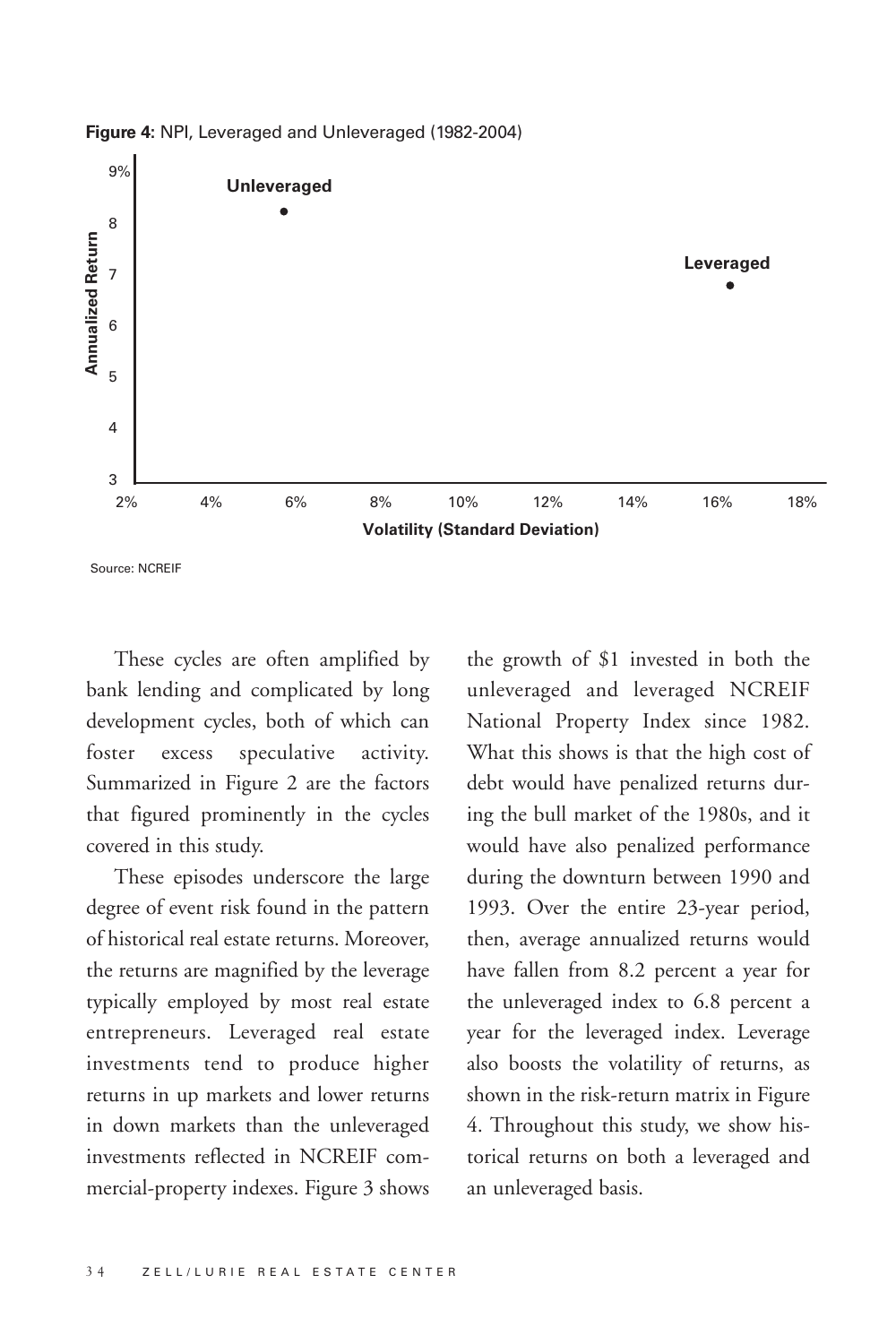Houston was a boom city in the early 1980s, as a sixteen-fold increase in the price of oil during the 1970s led to a huge buildup in oil-and-gas drilling, processing and refining facilities, particularly in the emerging offshore fields in the Gulf of Mexico. Aided by The Economic Recovery Tax Act of 1981, which significantly boosted the tax incentives to invest in buildings and other capital goods, the entire energy-producing economy of the Texas and Louisiana Gulf Coast took off.

But by 1985, oil prices were wobbling, and in 1986, they plunged by more than 50 percent, triggering a deep recession in the oil economy, particularly along the Gulf Coast. As boom turned to bust,

Houston lost more than 200,000 jobs. Overall commercial real estate values fell 27 percent between the summer of 1986 and the trough in mid-1988 (Figure 5), according to the NCREIF Houston-area unleveraged indexes. The value of downtown office space declined some 46 percent over the next two years (Figure 6), as office vacancy rates peaked at nearly 30 percent. The effects of leverage were particularly evident: By 1988, according to Harold Hunt and M. A. Anari of Texas A& M, some 80 percent of Houston office properties were owned by their bank and thrift lenders.

The fallout was not limited to office properties. In 1986, according to Robert Gilmer of the Federal Reserve Bank of Dallas, Houston had 200,000 vacant



**Figure 5:** Houston – All Commercial

Source: NCREIF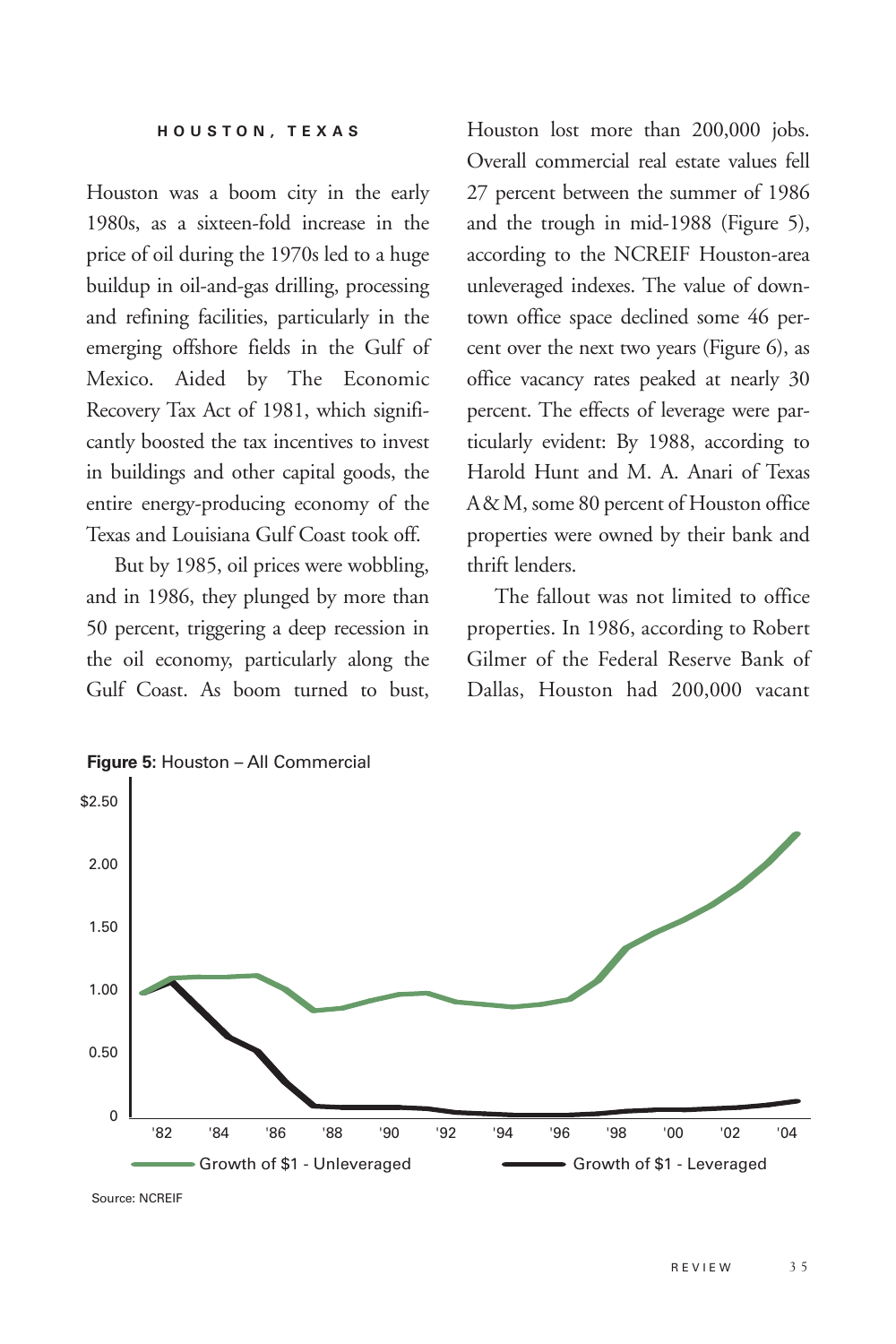

homes, twice the normal level for a city its size. Residential statistics from the Board of Realtors indicate that the value of single-family houses in some neighborhoods fell about 30 percent, while condominium prices dropped as much as 60 percent.

Yet office projects planned during the boom years were still coming online as late as 1990, giving downtown Houston a five-year to seven-year supply of vacant Class A office space, according to Aetna Realty Investors. The value of commercial office buildings dropped another 15 percent between 1991 and 1994, and did not begin to recover until 1995—a full decade after the peak. As Figures 5 and 6 indicate, some leveraged properties suffered a severe loss of equity, and many became insolvent.

## **DALLAS, TEXAS, APARTMENTS: 1985 TO 1989**

The strong growth in the oil-patch economy so evident in Houston also touched Dallas, with banks and thrifts becoming aggressive lenders to commercial real estate investors eager to cash in on the immigration and employment boom in Texas. The number of multifamilybuilding permits skyrocketed from 9,600 in 1980 to nearly 50,000 in 1983, and averaged 27,000 units a year in 1984 and 1985.

Employment growth remained strong and workers immigrated to Texas at a rapid rate. Yet the pace of construction rose so rapidly that, at the peak of the boom, one new apartment was built for every 2.8 new jobs created—nearly twice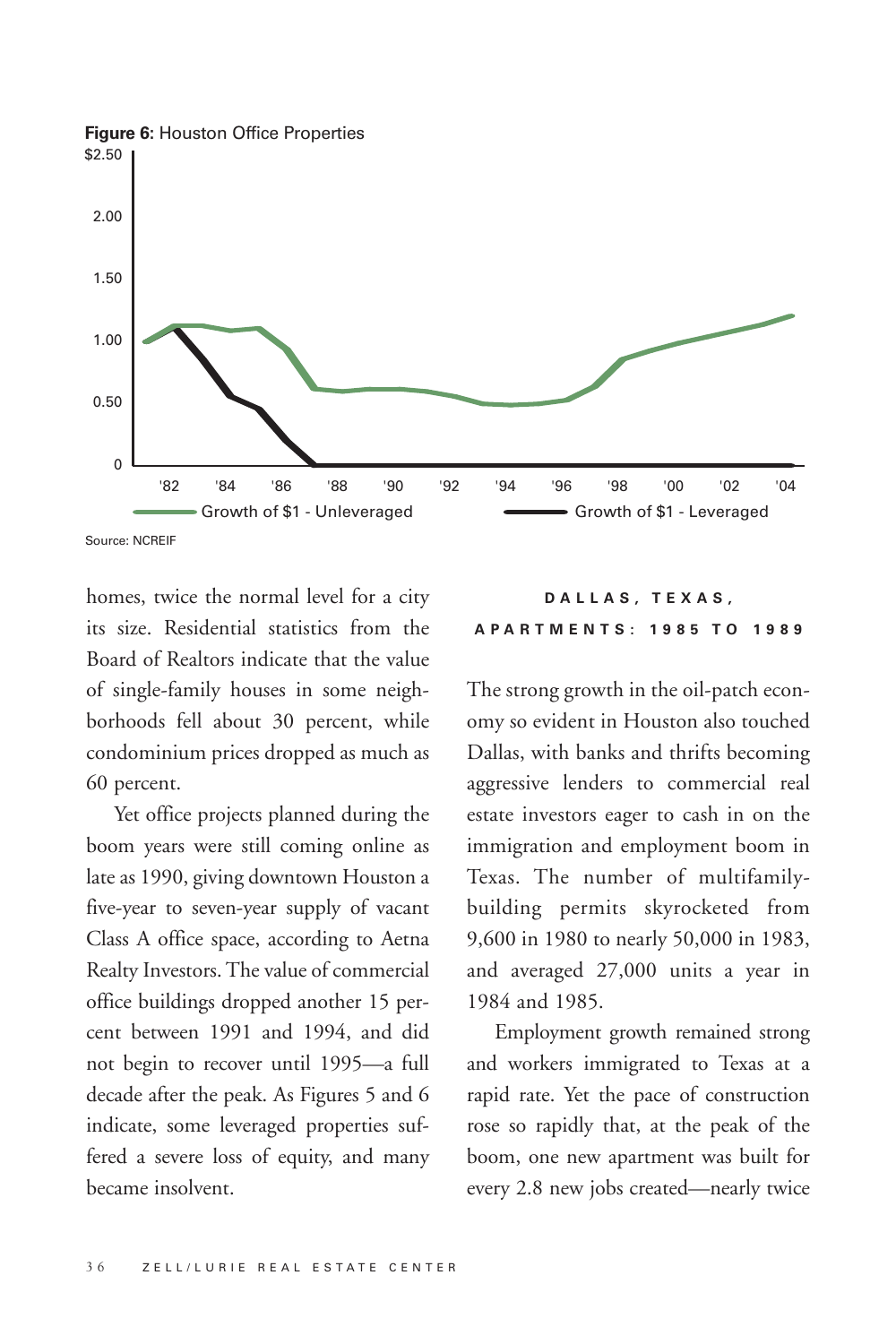

the normal rate. As these new units became available, vacancies rose and apartment valuations fell. From 1985 to 1989, the prices of apartment properties tracked by the NCREIF Dallas Apartment Index fell more than 12 percent on an unleveraged basis and 66 percent on a leveraged basis (Figure 7).

# **NATIONAL BOOM AND BUST: 1 982 TO 1994**

Three important pieces of legislation dramatically changed the landscape for the nation's savings and loans, banks and real estate investors, according to Richard Herring and Susan Wachter of The Wharton School. The first was the passage of the Depository Institutions

Deregulations and Monetary Control Act of 1980, which created money-market deposit accounts that drew a flood of investor money and also allowed savings and loans into the business of commercial real estate lending for the first time. This was followed by the aforementioned Economic Recovery Tax Act of 1981, and the Garn-St. Germaine Act of 1982, which eased restrictions on the loan-tovalue ratios that commercial banks could extend to commercial real estate borrowers. Interest rates fell throughout these years, with the yield on the 10-year Treasury note declining from 13.9 percent in 1980 to under 9 percent by 1985.

The result was a surge in bank- and thrift-funded lending to a real estate development industry hungry for capital, particularly for commercial-office build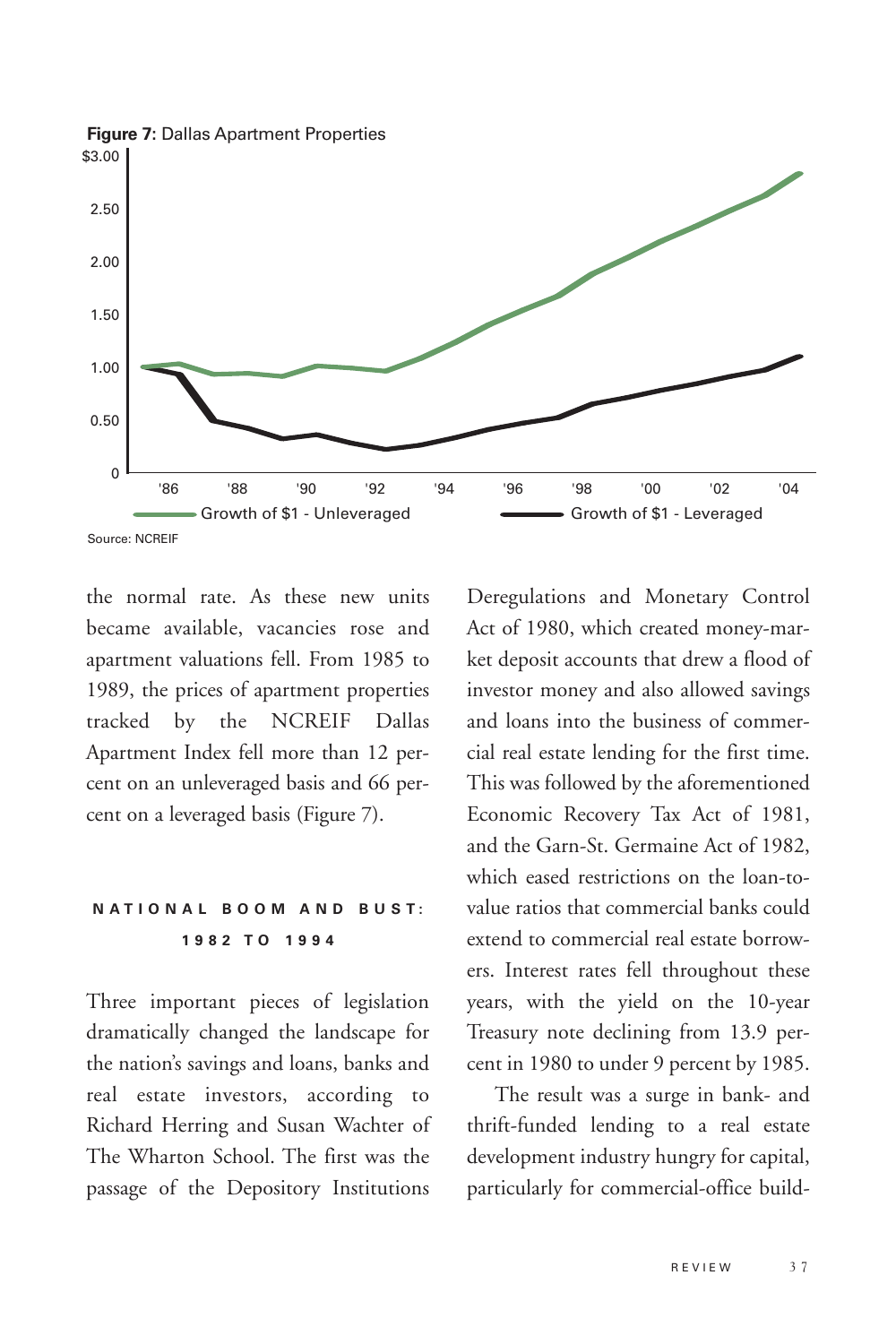ings. Total real estate loans by banks and thrifts soared from \$30 billion in 1982 to \$94 billion in 1984 and to \$122 billion by 1986. The lending frenzy was exacerbated by what Wachter and Andrey Pavlov of Simon Frasier University described as widespread underpricing of the risk of default on the





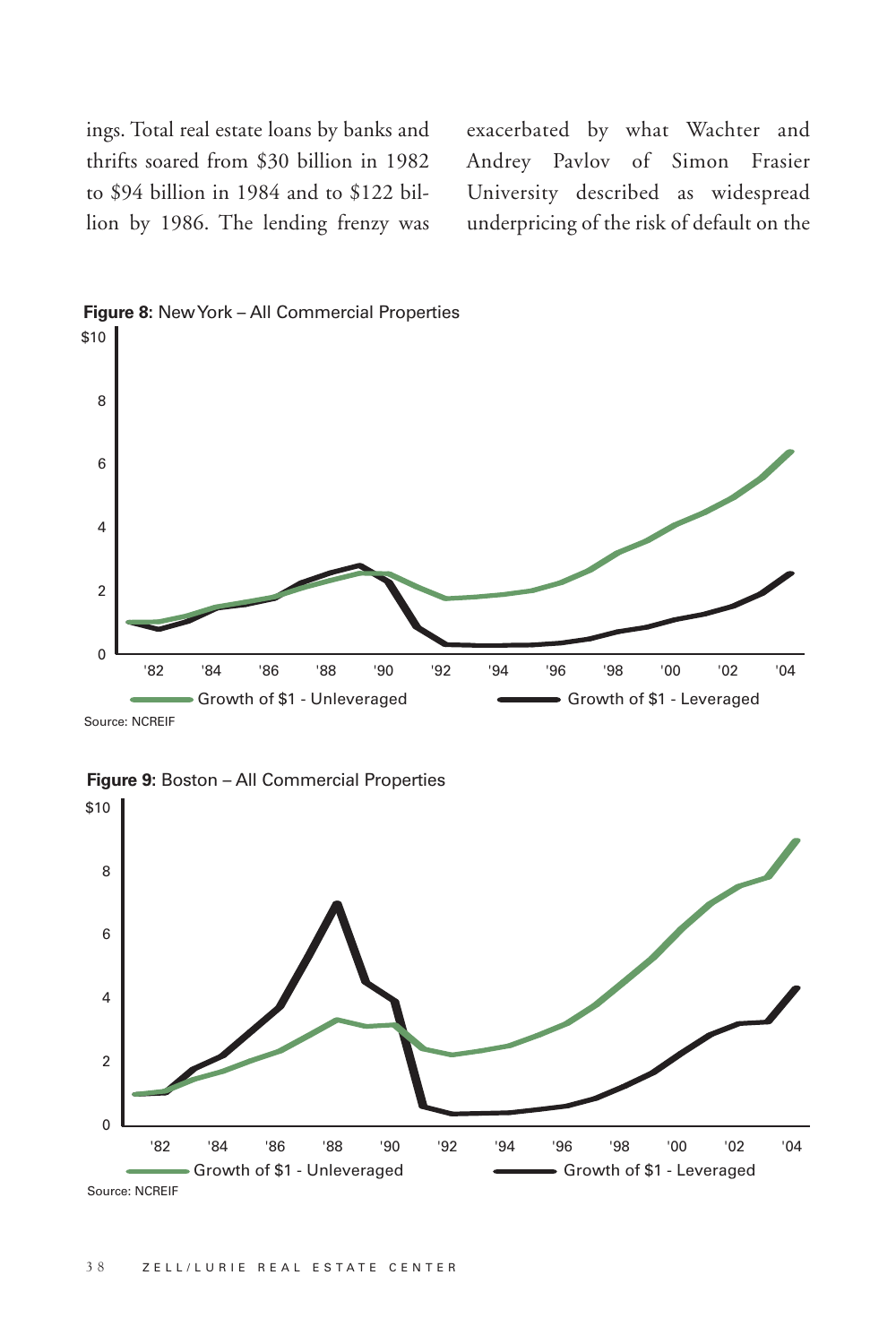part of bank lenders, who were being compensated for lending-volume growth and loan fees, rather than for safeguarding their balance sheets.

Equilibrium quickly gave way to excess: By 1990, the Wharton Real Estate Index, designed to measure the balance between capital supply and demand in real estate markets, estimated that the oversupply of capital was approaching 50 percent.

Enabling the borrowing was a loosening of underwriting standards, as many banks began financing purchases of raw land and speculative development and approving loan-to-value ratios that often exceeded 90 percent. The returns for the investors who got in early were enormous: The valuations of New York commercial real estate soared 150 percent in the eight years between 1982 and 1990, and those in Boston rose more than 200 percent.

When the music stopped, the property markets faced a glut of capacity, and the fallout was severe. The valuations of unleveraged New York office properties fell more than 33 percent from the peak in the fall of 1990 to the bottom in early 1993. Valuations in Boston dropped 48 percent. And the downturn was not isolated to office buildings: Commercial property of all types in New York averaged a decline of more than 33 percent from 1990 to 1993, and those in Boston averaged a decline of more than 38 percent. As Figures 8 and 9 show, leveraged properties fared far worse. Yet both metropolitan areas have been

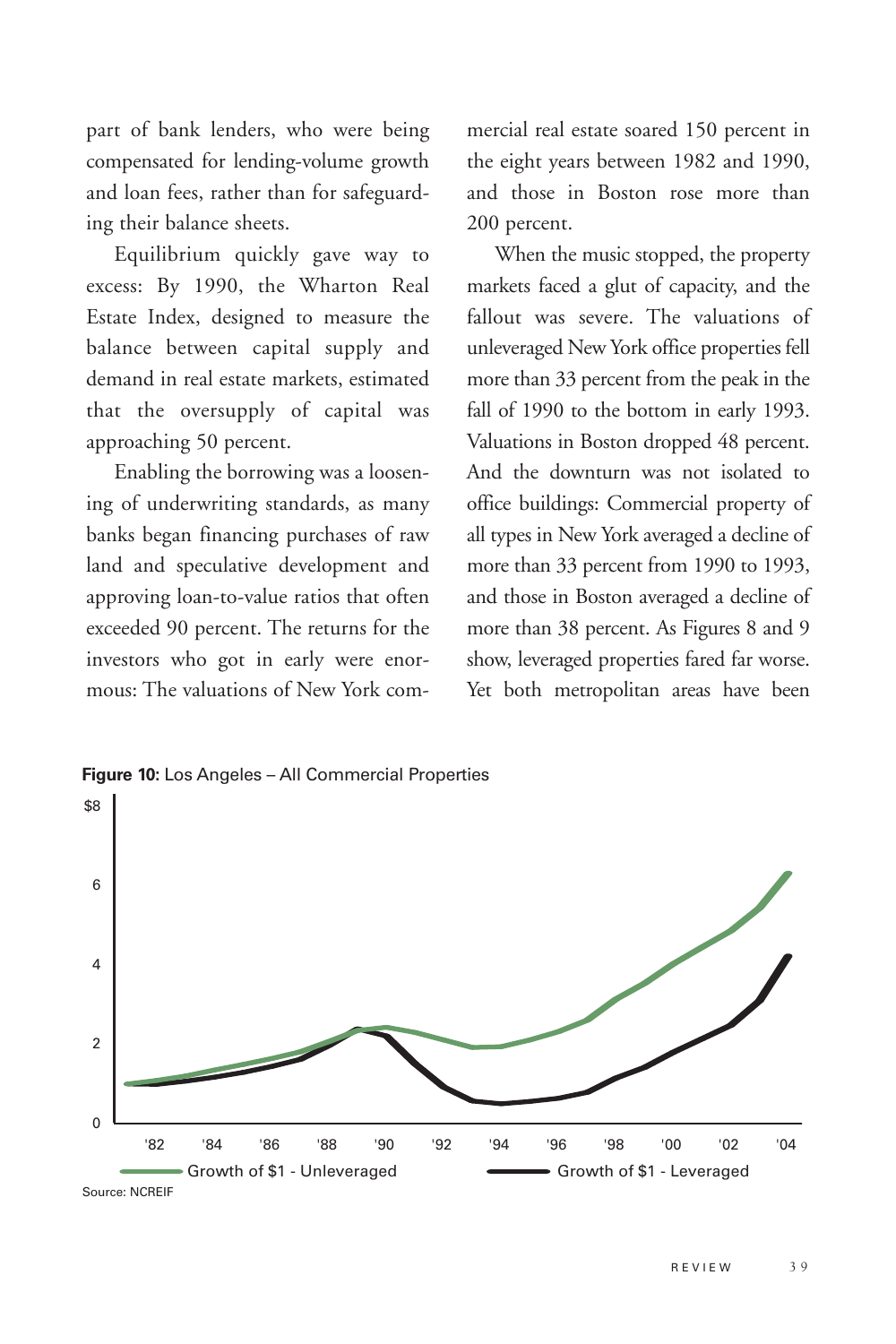among the strongest performers in the latest bull market: New York City valuations have risen about 240 percent during the past 10 years, on average, while those in Boston have risen about 250 percent. A real estate entrepreneur using leverage could have experienced increases in valuations of more than 800 percent by investing at the bottom of the New York commercial-property cycle, and more than 900 percent in Boston.

#### **LOS ANGELES**

California real estate enjoyed the boom of the 1980s. Returns were magnified by strong immigration and the Reagan defense buildup, which directly benefited

Southern California's large aerospace industry. Commercial-property values rose 140 percent in Los Angeles between 1982 and 1990. As values peaked in 1990, however, Los Angeles was beset by a host of calamities, including the collapse of the aerospace industry in the early 1990s, the Los Angeles riots of 1992 and the Northridge earthquake of 1994. In those four years, Los Angeles commercial properties lost 23 percent of their value on an unleveraged basis and 77 percent on a leveraged basis (Figure 10). Valuations of downtown office buildings were hit especially hard by post-riot concerns, falling some 37 percent. Despite the steep downturn, Los Angeles commercial-property values more than tripled between the lows of 1994 and today.



Source: NCREIF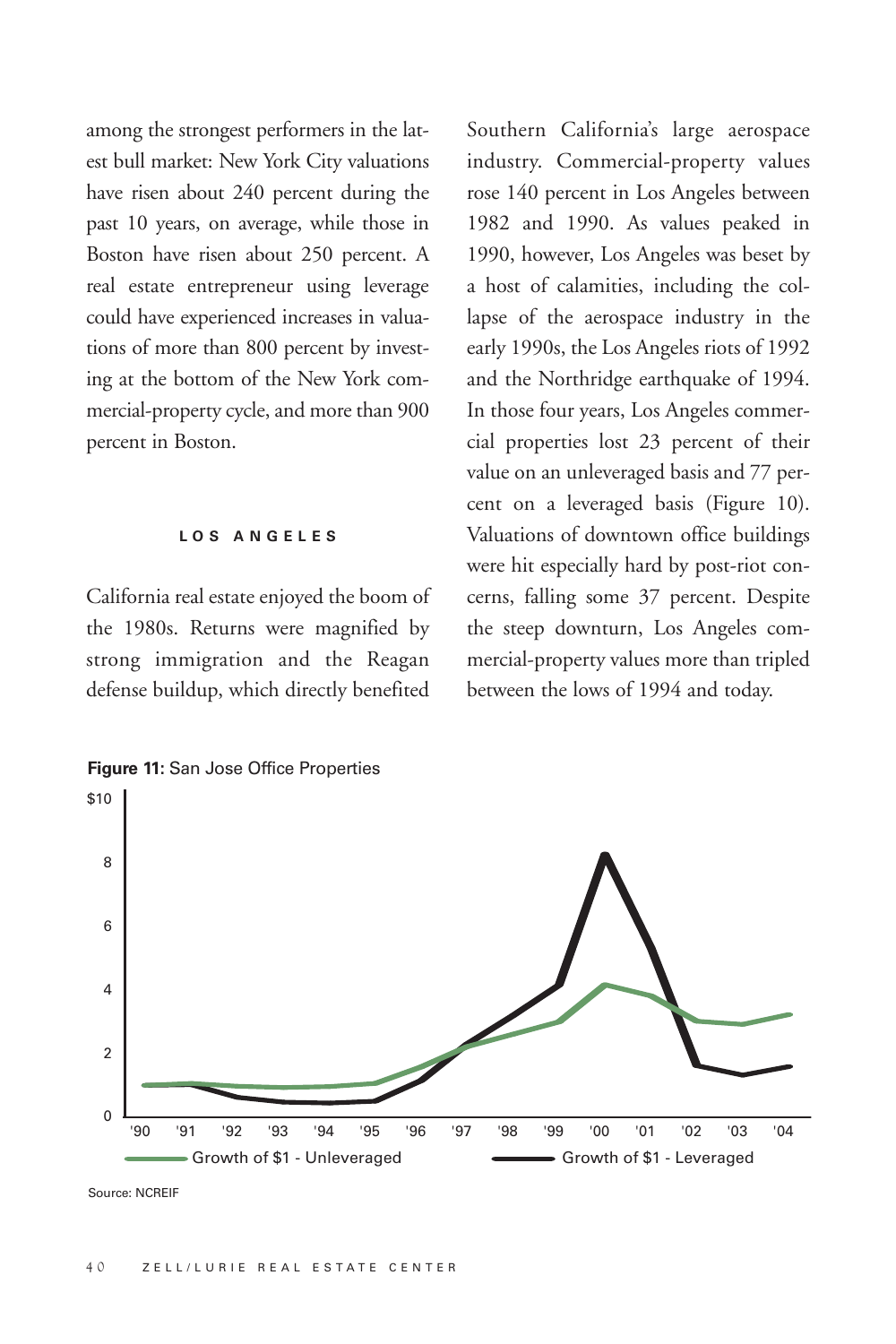# **B U R ST I N G O F T H E I N T E R N E T B UBBLE: 2001 TO 2003**

The buildup of the Internet economy in the mid-to-late 1990s sparked a comparable rise in real estate prices in the areas known as "technology corridors," including Silicon Valley and offshoots such as Silicon Alley in New York and Multimedia Gulch in San Francisco. The hottest part of the market was centered on metropolitan San Jose office properties, whose valuations rose 300 percent on an unleveraged basis between 1990 and 2001, and climbed more than 700 percent on a leveraged basis (Figure 11). When the shares of Internet companies began collapsing in the spring of 2001, however, San Jose office prices quickly followed, falling nearly onethird on an unleveraged basis over the next three years, and over 80 percent on a leveraged basis. Once the downturn ran its course, however, San Jose property values began to recover and have posted strong gains since the bottom in 2004.

#### **T H E H OT E L S E C TO R P O ST- 9 / 11**

Although the U.S. economy experienced widespread consequences from the terrorist attacks on September 11, 2001, few industries suffered as much from the investor response as the U.S. hotel industry. Prices of publicly traded hotel real estate investment trusts tracked by the National Association of Real Estate Investment Trusts, or NAREIT, fell 38